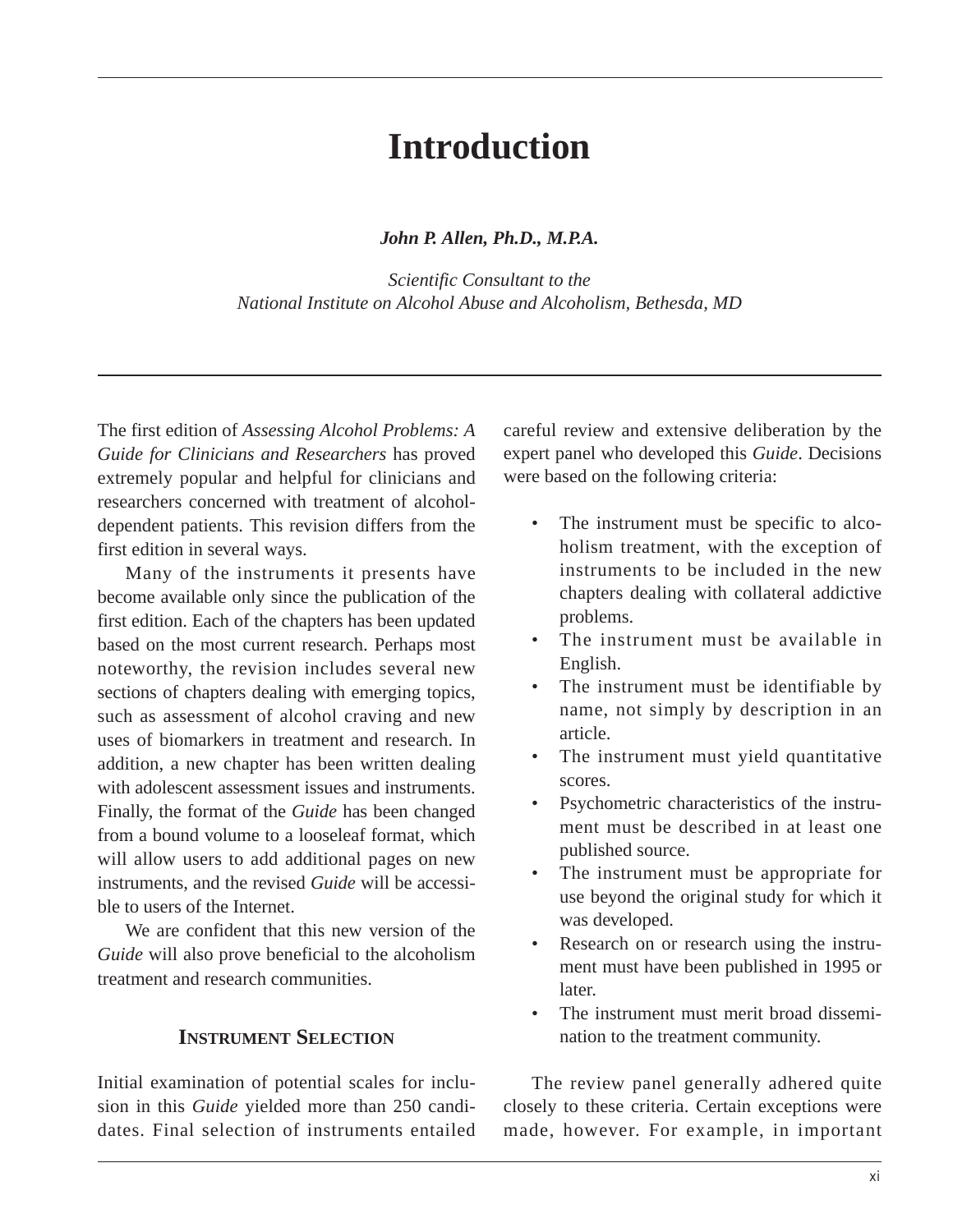domains in which instrumentation remains scarce, such as adolescent assessment and alcohol craving, some measures are included that are too new to meet all criteria. Such instruments are provided to avoid leaving the clinician and researcher without evaluation options within the less developed domains of alcoholism treatment assessment.

To identify instruments appropriate for inclusion, relevant databases were searched, panel members were queried, and letters asking for additional instruments for consideration were sent to representatives of the alcoholism treatment community. Despite these efforts, some high-quality treatment assessment instruments may be missing. The editors do not presume total comprehensiveness.

## **ORGANIZATION OF THE** *GUIDE*

The *Guide* is designed to allow even those new to the field to understand the critical issues involved in formal evaluation of alcohol treatment and in planning treatment for individuals and to select instruments best suited to their purposes.

## **Overview**

The *Guide* begins with a general overview summarizing salient features of formal alcoholism assessment. Fundamental psychometric, methodological, and applied issues and suggested directions for future research are addressed. The overview is followed by a "Quick-Reference Instrument Guide" listing most of the instruments included in this *Guide*. By providing at-a-glance comparisons of instrument usage, this table may assist researchers and clinicians in identifying instruments and in comparing measures appropriate for use within each domain of treatment assessment. In that we were unable to obtain upto-date fact sheets on some of the instruments

mentioned in the chapters of the *Guide*, readers are urged to also review the appropriate chapters when selecting instruments to meet their needs.

### **Assessment Domains**

The *Guide* is organized into the following assessment domains:

- • *Screening*. Measures identifying individuals likely to satisfy diagnostic criteria for an alcohol use disorder and for whom further assessment seems warranted. Biochemical and self-report measures are addressed in separate chapters within this section.
- • *Diagnosis*. Instruments that yield a formal alcohol-related diagnosis or that quantify symptoms central to the alcohol dependence syndrome. Also covered in this chapter are instruments designed to evaluate craving and urge to drink.
- Assessment of Drinking Behavior. Instruments to delineate the "topography" of drinking behavior, including quantity, frequency, intensity, and pattern of alcohol consumption.
- • *Adolescent Assessment*. Because of the unique differences associated with assessment of adolescents with alcohol problems, this revision of the *Guide* includes a chapter specific to the needs of this group.
- • *Treatment Planning*. Scales to assist the clinician in developing client-specific treatment plans.
- • *Treatment and Process Assessment*. Measures that assist in understanding the process of treatment such as treatment atmosphere, degree of treatment structure, and the immediate goals or proximal outcomes of treatment.
- • *Outcome Evaluation*. Instruments designed to assess the end results of treatment.